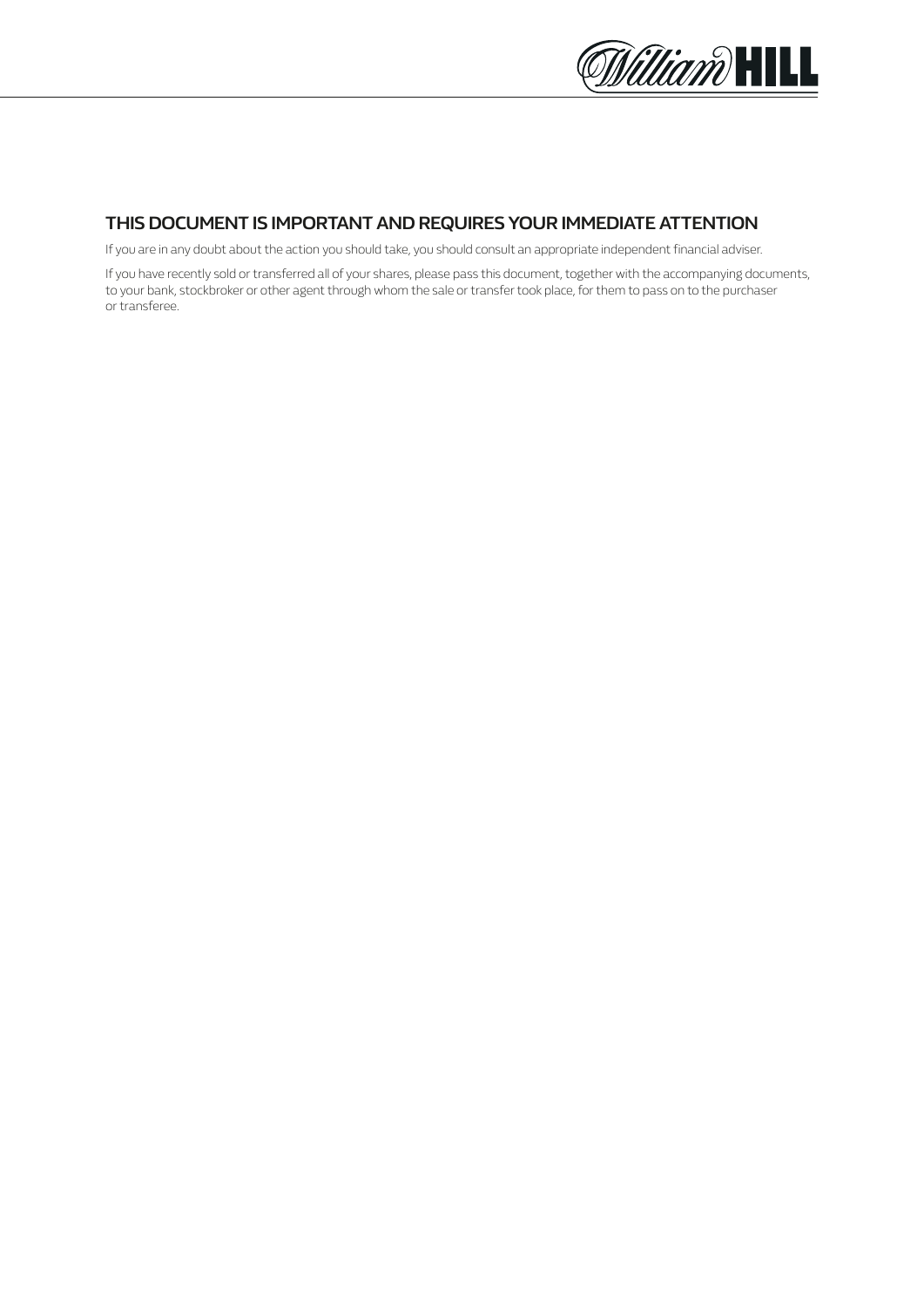# 2 **Notice of Annual General Meeting**

Notice is hereby given that the Annual General Meeting of the shareholders of William Hill PLC (the Company) will be held at the Cavendish Conference Centre, 22 Duchess Mews, London W1G 9DT on Tuesday, 9 May 2017 at 11.00 am. Each of the resolutions numbered 1 to 16 (inclusive) to be considered at the meeting will be ordinary business and each of the resolutions numbered 17 to 24 (inclusive) will be special business.

- 1. To receive the Annual Report and Accounts and the reports of the directors and auditors thereon for the 52 weeks ended 27 December 2016.
- 2. To approve the directors' remuneration policy set out on pages 72 to 79 (inclusive) in the Annual Report and Accounts for the 52 weeks ended 27 December 2016.
- 3. To approve the annual report on remuneration for the 52 weeks ended 27 December 2016 set out on pages 68 to 71 (inclusive) and pages 80 to 89 (inclusive) in the Annual Report and Accounts.
- 4. To declare a final dividend on the ordinary shares of 8.4p per share for the 52 weeks ended 27 December 2016.
- 5. To elect Mark Brooker as a director of the Company.
- 6. To elect John O'Reilly as a director of the Company.
- 7. To elect Robin Terrell as a director of the Company.
- 8. To re-elect Gareth Davis as a director of the Company.
- 9. To re-elect Philip Bowcock as a director of the Company.
- 10. To re-elect Sir Roy Gardner as a director of the Company.
- 11. To re-elect Georgina Harvey as a director of the Company.
- 12. To re-elect Ashley Highfield as a director of the Company.
- 13. To re-elect David Lowden as a director of the Company.
- 14. To re-elect Imelda Walsh as a director of the Company.
- 15. To re-appoint Deloitte LLP as auditor of the Company until the conclusion of the next Annual General Meeting of the Company at which accounts are laid.
- 16. To authorise the Audit & Risk Management Committee of William Hill PLC (for and on behalf of the Board) to determine the remuneration of the auditor of the Company.
- 17. To consider the following as an ordinary resolution:

 That in accordance with Section 366 of the Companies Act 2006 (CA 2006), the Company and all the companies that are the Company's subsidiaries at any time during the period for which this resolution has effect be authorised to:

- (a) make political donations to EU political parties, to EU political organisations other than political parties or to independent EU election candidates not exceeding £50,000 in total; and
- (b) incur EU political expenditure not exceeding £50,000 in total;

 In each case during the period beginning with the date of this resolution and ending the earlier of the conclusion of the day on which the next Annual General Meeting is held or 30 June 2018.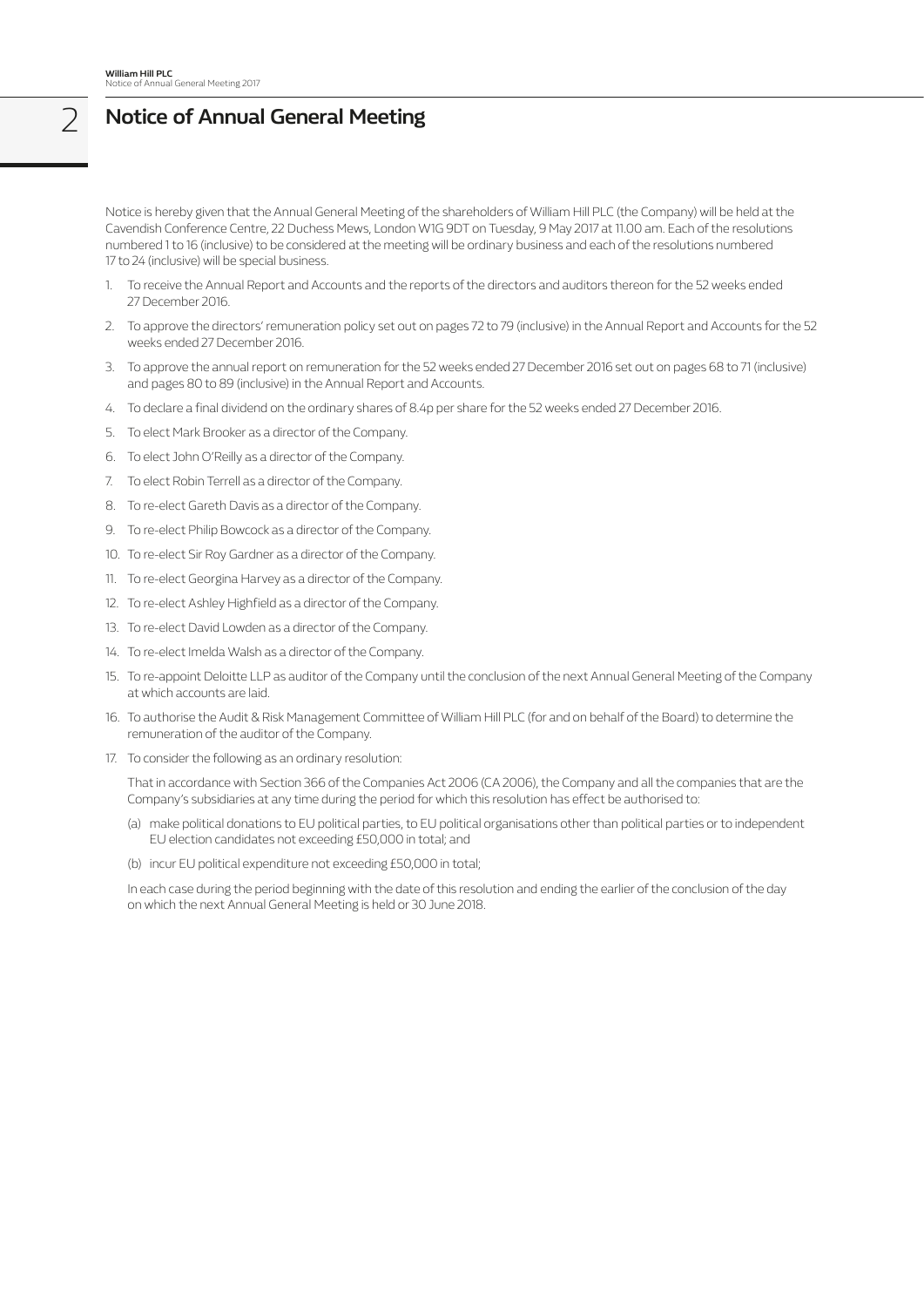18. To consider the following as an ordinary resolution:

 That the directors be generally and unconditionally authorised for the purposes of Section 551 CA 2006 to exercise all the powers of the Company to allot shares in the Company or to grant rights to subscribe for, or to convert any securities into, shares in the Company:

- (a) up to an aggregate nominal amount (within the meaning of Section 551(3) and (6) CA 2006) of £28,591,500 (such amount to be reduced by the nominal amount allotted or granted under (b) below in excess of such sum); and
- (b) comprising equity securities (as defined in Section 560 CA 2006) up to an aggregate nominal amount (within the meaning of Section 551(3) and (6) CA 2006) of £57,183,000 (such amount to be reduced by any allotments or grants made under (a) above) in connection with or pursuant to an offer by way of a rights issue in favour of holders of ordinary shares in proportion (as nearly as practicable) to the respective number of ordinary shares held by them on the record date for such allotment (and holders of any other class of equity securities entitled to participate therein or if the directors consider it necessary, as permitted by the rights of those securities), but subject to such exclusions or other arrangements to deal with fractional entitlements, treasury shares, record dates or legal, regulatory or practical difficulties which may arise under the laws of, or the requirements of any regulatory body or stock exchange in any territory or any other matter whatsoever, these authorisations to expire at the earlier of the conclusion of the next Annual General Meeting of the Company or 30 June 2018 (save that the Company may before such expiry make any offer or agreement which would or might require shares to be allotted or rights to be granted, after such expiry and the directors may allot shares, or grant rights to subscribe for or to convert any securities into shares, in pursuance of any such offer or agreement as if the authorisations conferred hereby had not expired).
- 19. To consider the following as a special resolution:

 That if resolution 18 granting authority to allot shares is passed, the Board be authorised to allot equity securities (as defined in the Companies Act 2006) for cash under the authority given by that resolution and/or to sell ordinary shares held by the Company as treasury shares for cash as if Section 561 of the Companies Act 2006 did not apply to any such allotment or sale, such authority to be limited:

- (a) to allotments for rights issues and other pre-emptive issues; and
- (b) to the allotment of equity securities or sale of treasury shares (otherwise than under paragraph (a) above up to a nominal amount of £4,288,725, this amount being not more than 5% of the issued ordinary share capital (excluding treasury shares) of the Company as at the latest practicable date prior to publication of this Notice,

 such authority to expire at the end of the AGM of the Company (or, if earlier, at the close of business on 30 June 2018, but, in each case, prior to its expiry the Company may make offers, and enter into agreements, which would, or might, require equity securities to be allotted (and treasury shares to be sold) after the authority expires and the Board may allot equity securities (and sell treasury shares) under any such offer or agreement as if the authority had not expired.

20. To consider the following as a special resolution:

 That if resolution 18 granting authority to allot shares is passed, the Board be authorised in addition to any authority granted under first disapplication resolution 19, to allot equity securities (as defined in the Companies Act 2006) for cash under the authority given by resolution 18 and/or to sell ordinary shares held by the Company as treasury shares for cash as if Section 561 of the Companies Act 2006 did not apply to any such allotment or sale, such authority to be:

- (a) limited to the allotment of equity securities or sale of treasury shares up to a nominal amount of £4,288,725, this amount being not more than 5% of the issued ordinary share capital (excluding treasury shares) of the Company as at the latest practicable date prior to publication of this Notice; and
- (b) used only for the purposes of financing (or refinancing, if the authority is to be used within six months after the original transaction) a transaction which the Board of the Company determines to be an acquisition or other capital investment of a kind contemplated by the Statement of Principles on Disapplying Pre-Emption Rights most recently published by the Pre-Emption Group prior to the date of this Notice,

 such authority to expire at the end of the next AGM of the Company (or, if earlier, at the close of business on 30 June 2018, but in each case, prior to its expiry the Company may make offers, and enter into agreements, which would, or might, require equity securities to be allotted (and treasury shares to be sold) after the authority expires and the Board may allot equity securities (and sell treasury shares) under any such offer or agreement as if the authority had not expired.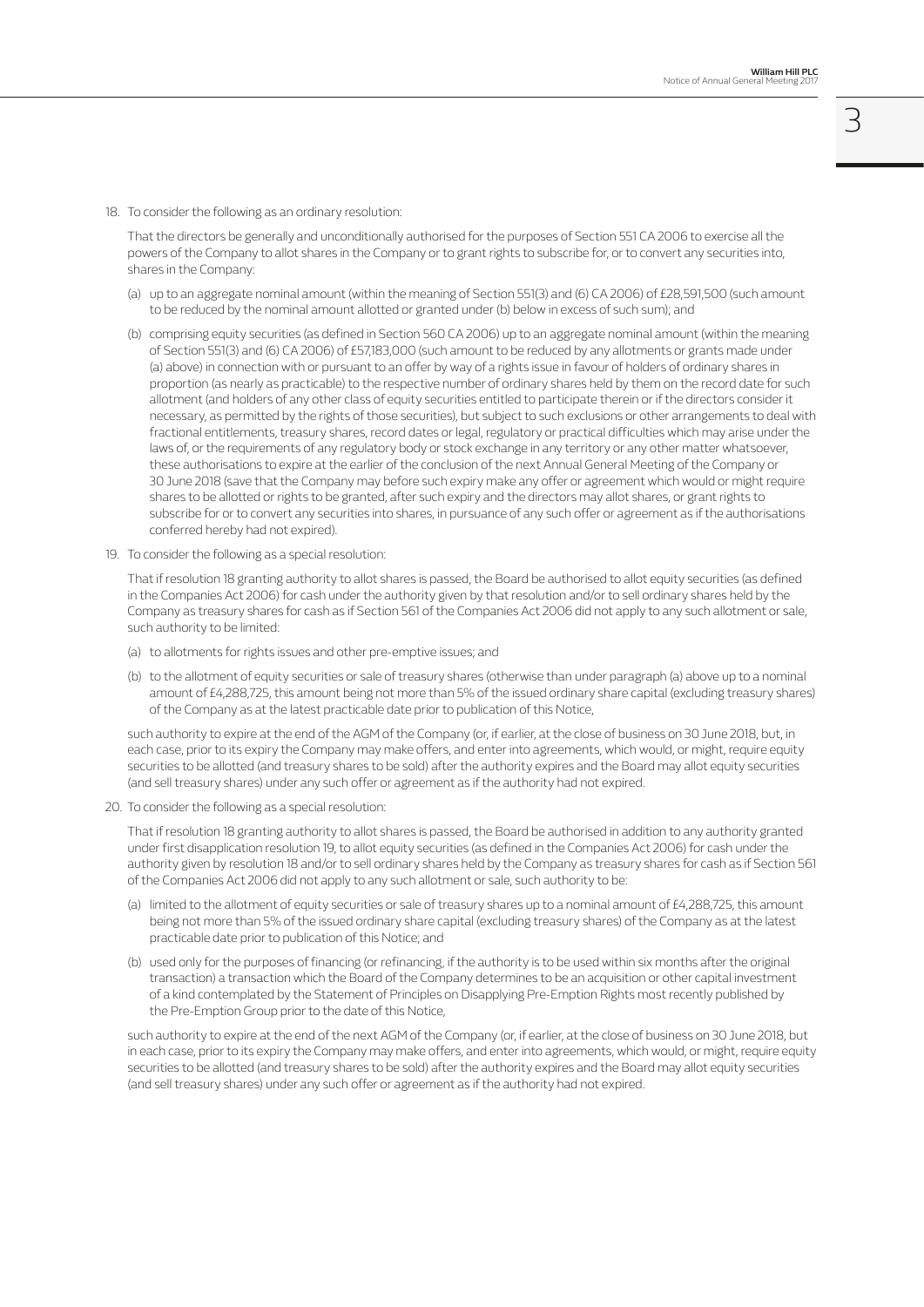### 4 **Notice of Annual General Meeting**

21. To consider the following as a special resolution:

 That the Company be and is generally and unconditionally authorised to make one or more market purchases (within the meaning of Section 693(4) CA 2006) of ordinary shares of 10p each in the capital of the Company provided that:

- (a) the maximum aggregate number of ordinary shares of the Company authorised to be purchased is 85,774,500;
- (b) the minimum price (exclusive of all expenses) which may be paid for an ordinary share is 10p (being the nominal value of an ordinary share);
- (c) the maximum price (exclusive of all expenses) which may be paid for an ordinary share is an amount equal to the higher of:
	- (i) 105% of the average of the middle market quotations for an ordinary share as derived from the London Stock Exchange Daily Official List for the five business days immediately preceding the day on which that ordinary share is purchased; and
	- (ii) the amount stipulated by Article 5(6) of the Market Abuse Regulation (Exemption for buy-back programmes and stabilisation); and
- (d) the authority conferred by this resolution shall, unless varied, revoked or renewed prior to such time, expire at the earlier of the conclusion of the next Annual General Meeting of the Company or 30 June 2018 save that the Company may before the expiry of this authority make a contract to purchase ordinary shares which will or might be executed wholly or partly after the expiry of this authority and may make a purchase of ordinary shares in pursuance of such contract as if the authority conferred by this resolution had not expired.
- 22. To consider the following as an ordinary resolution:

That the Remuneration Committee of William Hill PLC (Committee) be authorised to:

- (a) establish The William Hill 2017 Executive Deferred Share Bonus Plan (EDSBP), a copy of the draft rules of which has been produced to the meeting and initialled by the Chairman (for the purpose of identification only) and a summary of the main provisions of which is set out in the Appendix to this Notice, and to do all such acts and things as may be necessary or expedient to give effect to the EDSBP; and
- (b) establish schedules to, or further share plans based on the EDSBP but modified to take account of local tax, exchange control or securities laws in overseas territories provided that any shares made available under any such schedules or further plans are treated as counting against the limit on overall participation in the EDSBP.
- 23. To consider the following as an ordinary resolution:

 That, if resolution 2 approving the new directors' remuneration policy is passed, the Committee be authorised to adopt the proposed amendments to the William Hill 2014 Performance Share Plan (PSP) as included in the copy of the PSP produced to the meeting and initialled by the Chairman (for the purpose of identification only) and the effect of which is set out in the "Explanatory Notes to the Resolutions" in this Notice, in order to reflect the policy.

24. To consider the following as a special resolution:

That a general meeting, other than an Annual General Meeting, may be called at not fewer than 14 working days' notice.

The directors believe that the proposals described in this Notice are in the best interests of the Company and its shareholders as a whole. They recommend you give them your support by voting in favour of all the resolutions, as they intend to in respect of their own beneficial shareholdings.

By Order of the Board Registered Office: **Luke Thomas** Greenside House Company Secretary 50 Station Road 14 March 2017 Wood Green

London N22 7TP Registered Number: 04212563 England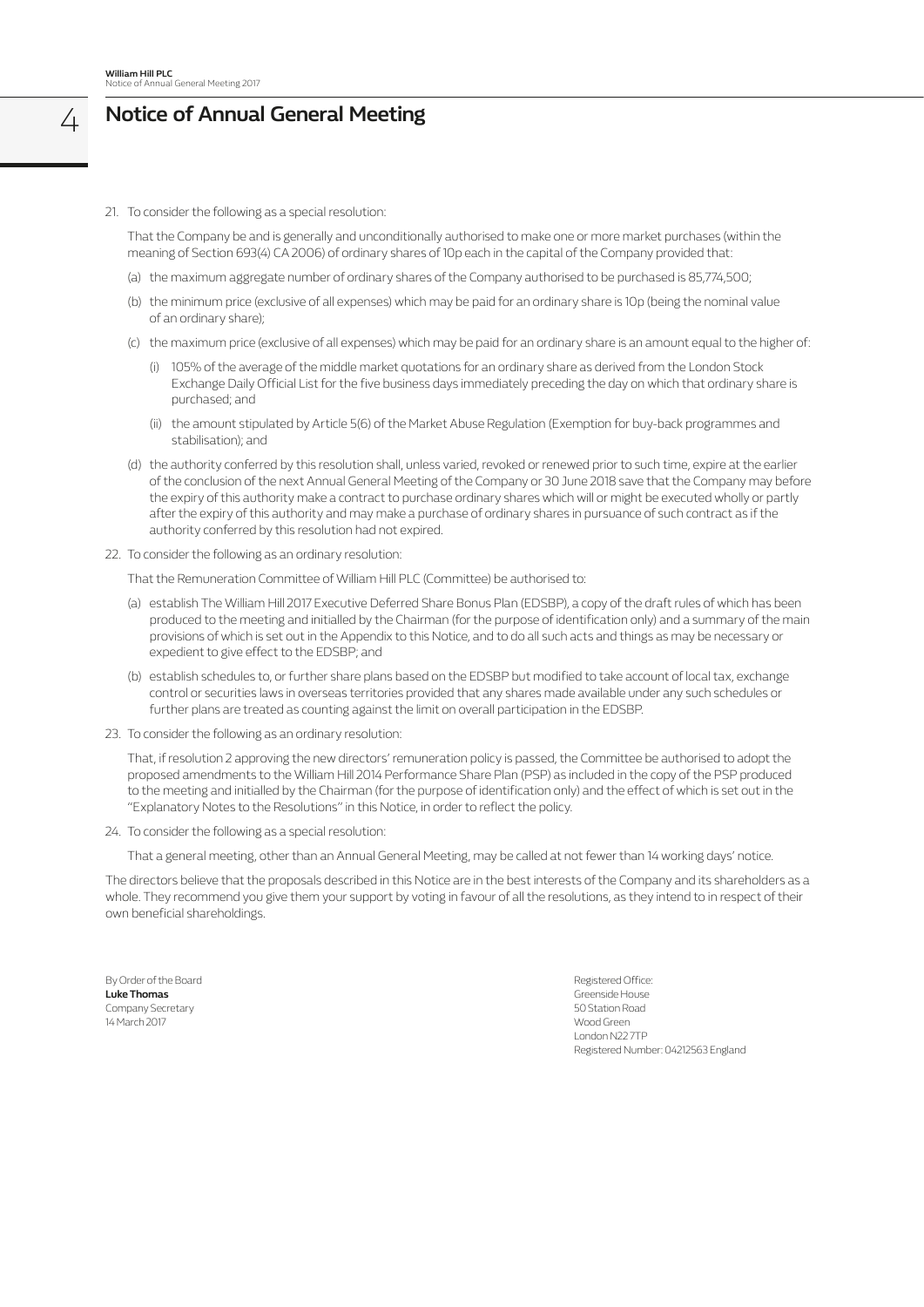### **Explanatory Notes to the Resolutions**

#### **Annual Report and Accounts 2016 (Resolution 1)**

The directors must present the Annual Report and the Accounts of the Company for the 52 weeks ended 27 December 2016 to shareholders at the Annual General Meeting. The strategic report, the report of the directors, the accounts and the report of the Company's auditor on the accounts and on those parts of the directors' remuneration report that are capable of being audited are contained within the Annual Report and Accounts 2016.

#### **Remuneration policy and annual report on remuneration (Resolutions 2 and 3)**

These resolutions seek shareholder approval for the directors' remuneration policy and the annual report on remuneration (including the annual statement by the Chair of the Remuneration Committee) which form the directors' remuneration report on pages 68 to 89 (inclusive) of the Annual Report and Accounts 2016.

Resolution 2 seeks shareholder approval for the directors' remuneration policy, which can be found on pages 72 to 79 (inclusive) of the Annual Report and Accounts 2016. The directors' remuneration policy sets out the Company's future policy on directors' remuneration, including the setting of the directors' pay and the granting of share awards. The policy will be subject to a binding shareholder vote and if approved, the policy will retrospectively take effect from 28 December 2016, being the start of the Company's financial year for 2017.

If the directors' remuneration policy is approved (and once it commences), all payments by the Company to directors and any former directors (in their capacity as directors) will be made in accordance with the policy (unless a payment has separately been approved by a shareholder resolution). If the directors' remuneration policy is approved, the policy may remain in place until the Annual General Meeting to be held in 2020, at which time a new policy would be proposed or the existing policy will be proposed again. However, the Remuneration Committee anticipates that it may be necessary to conduct a further review of the policy during 2017, once a permanent Chief Executive Officer is in place and to take into account the outputs from the Company's ongoing strategic review. Any further changes would be put to shareholders either at the 2018 AGM, or earlier, at a general meeting specially convened for this purpose.

Resolution 3 seeks shareholder approval for the annual report on remuneration (including the annual statement by the Chair of the Remuneration Committee) which can be found on pages 68 to 71 (inclusive) and on pages 80 to 89 (inclusive) of the Annual Report and Accounts 2016. This vote is advisory only. Details on how the policy has or will be applied are set out in the annual report on remuneration.

The Company's auditors, Deloitte LLP, have audited those parts of the directors' remuneration report that are required to be audited.

#### **Declaration of final dividend (Resolution 4)**

Subject to approval by shareholders at the meeting, the final dividend will be payable to shareholders on 8 June 2017 to shareholders on the register on 28 April 2017.

#### **Election of director (Resolution 5)**

Mark Brooker was appointed as a Non-executive Director with effect from 3 April 2017. As this appointment was subsequent to the last Annual General Meeting of the Company, he will retire in accordance with the Company's Articles of Association and will offer himself for election.

Mark Brooker was formerly Chief Operating Officer and an Executive Director at Betfair Group, having previously held the position of Managing Director of the company's Sports business. Prior to joining Betfair, Mark had extensive experience in corporate broking at Morgan Stanley, Merrill Lynch and NatWest markets.

#### **Election of director (Resolution 6)**

John O'Reilly was appointed as a Non-executive Director with effect from 2 January 2017. As this appointment was subsequent to the last Annual General Meeting of the Company, he will retire in accordance with the Company's Articles of Association and will offer himself for election.

John O'Reilly has over 24 years' experience in the betting and gaming industry having established Ladbrokes' digital operations and initiated the turnaround of Coral's online business. John was a Board member at Ladbrokes until August 2010 and has served as a Non-executive Director of Telecity Group plc where he was Chair of the Remuneration Committee. More recently he was Chairman of Grand Parade Limited, which William Hill acquired in August 2016.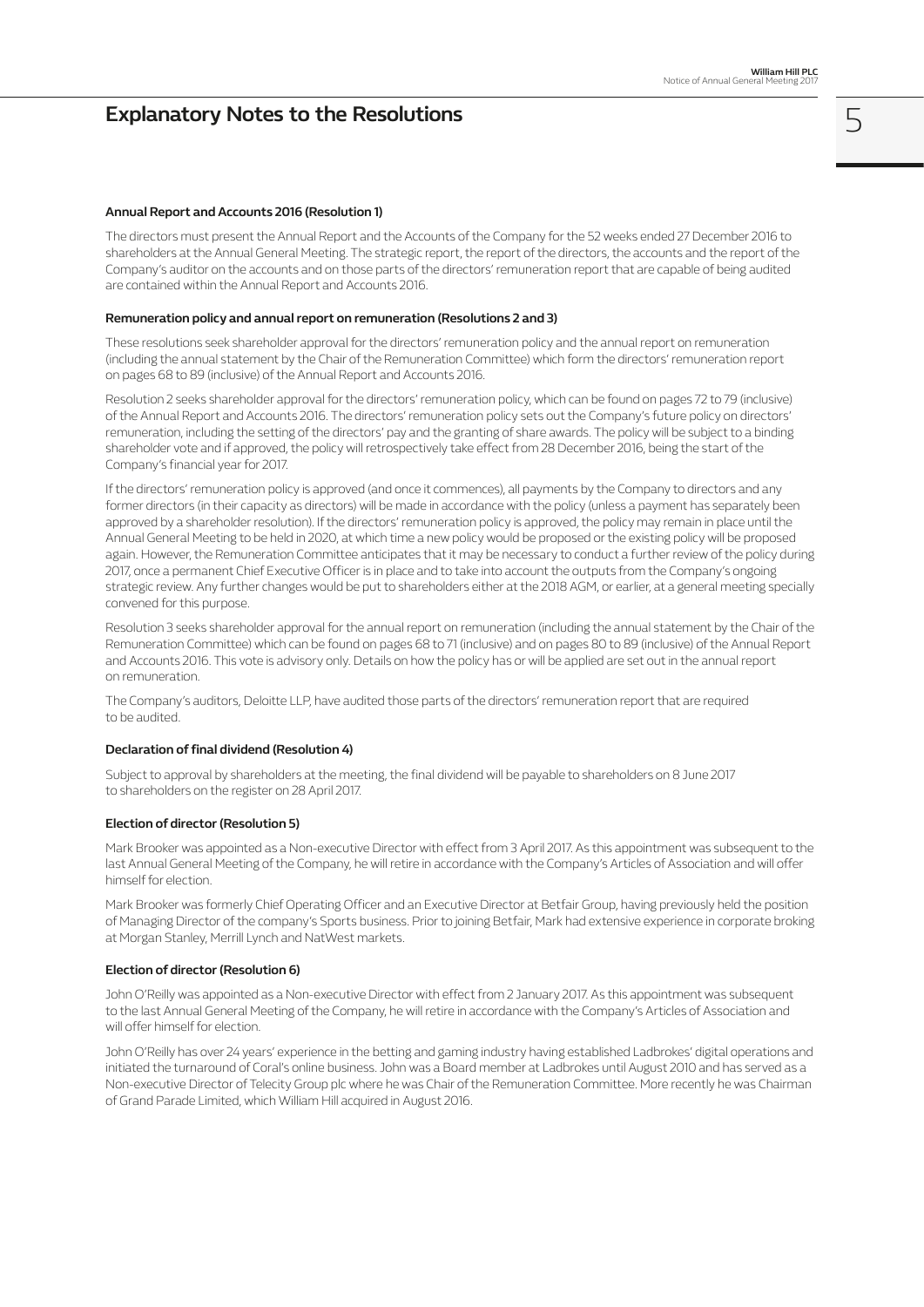## 6 **Explanatory Notes to the Resolutions**

#### **Election of director (Resolution 7)**

Robin Terrell was appointed as a Non-executive Director with effect from 2 January 2017. As this appointment was subsequent to the last Annual General Meeting of the Company, he will retire in accordance with the Company's Articles of Association and will offer himself for election.

Robin Terrell has extensive experience in leading online and retail businesses ranging from Amazon, where he was Vice President and Managing Director UK, to John Lewis, where he was Managing Director of John Lewis Direct. Most recently he was Chief Customer Officer at Tesco, where he also served as Interim Managing Director, UK and Group Multi-channel Director. Prior to that he served as Executive Director of Multi-channel and International at House of Fraser.

#### **Re-election of directors (Resolutions 8 to 14 inclusive)**

Under the UK Corporate Governance Code, provision B.7.1 states that all directors of FTSE 350 companies should be subject to annual election by shareholders. Accordingly, all of the remaining directors in respect of resolutions 8 to 14 will offer themselves for re-election. Biographical details of each of the directors seeking re-election appear on pages 46 and 47 of the Annual Report and Accounts 2016 and are also available on the Company's website at www.williamhillplc.com.

The Board confirms that, following the formal performance evaluation completed in 2016, the performance of each of the directors standing for re-election continues to be effective and each demonstrates commitment to their roles, including commitment of time for Board and Committee meetings and any other duties. The Board is satisfied that each of the newly appointed Non-executive Directors is suitably committed to their new roles, including having the necessary time commitment.

#### **Re-appointment of auditor (Resolution 15)**

The auditor of a company must be re-appointed at each general meeting at which accounts are laid. Resolution 15 proposes the re-appointment of the Company's existing auditor, Deloitte LLP, until the conclusion of the next Annual General Meeting of the Company at which accounts are laid.

#### **Remuneration of auditor (Resolution 16)**

The Audit & Risk Management Committee of William Hill PLC has responsibility for overseeing the relationship with the external auditor. This responsibility includes approving the external auditor's engagement letter and the audit fee. This resolution seeks shareholder approval to authorise the Audit & Risk Management Committee to determine the remuneration of the auditor of the Company.

#### **EU Political donations and EU political expenditure (Resolution 17)**

The Companies Act 2006 (CA 2006) requires companies to seek shareholder approval for donations to organisations within the European Community which are, or could be, categorised as EU political organisations or incurring EU political expenditure. The Company's policy is that neither it nor its subsidiaries will make donations to, or incur expenditure on behalf of, EU political parties. However, these terms are very widely defined in the legislation and activities which are in the shareholders' interests between the Company and other bodies concerning, for example, law reform, policy review and other business matters affecting the Company, may be included in the definitions. The Company is proposing resolution 17 in order to continue to put forward its views to wider business and government interests, without running the risk of being in breach of the legislation.

#### **Authority to allot shares (Resolution 18)**

This resolution, if passed, will renew the authority conferred on the directors at the Annual General Meeting on 11 May 2016 which expires at the end of the 2017 Annual General Meeting. Paragraph (a) of this resolution will authorise the directors to allot the Company's unissued shares up to a maximum nominal amount of £28,591,500. This amount represents one-third of the Company's issued ordinary share capital as at 28 February 2017, the latest practicable date prior to the publication of this Notice. In accordance with institutional guidelines issued by The Investment Association, paragraph (b) of this resolution will allow the directors to allot, including the shares referred to in paragraph (a), further of the Company's shares in connection with a preemptive offer by way of a rights issue up to a maximum nominal amount of £57,183,000, representing two-thirds of the Company's issued ordinary share capital as at 28 February 2017. If this resolution is passed, this authority will expire at the earliest of the end of the next Annual General Meeting of the Company which takes place the year after it is passed or 30 June 2018.

Although the directors have no present intention to exercise this authority, it is considered prudent to maintain the flexibility it provides. If the directors do exercise this authority, they intend to follow best practice with regards to its use, as recommended by The Investment Association. As at 28 February 2017, the latest practicable date prior to the publication of this Notice, the Company held 29,550,267 treasury shares.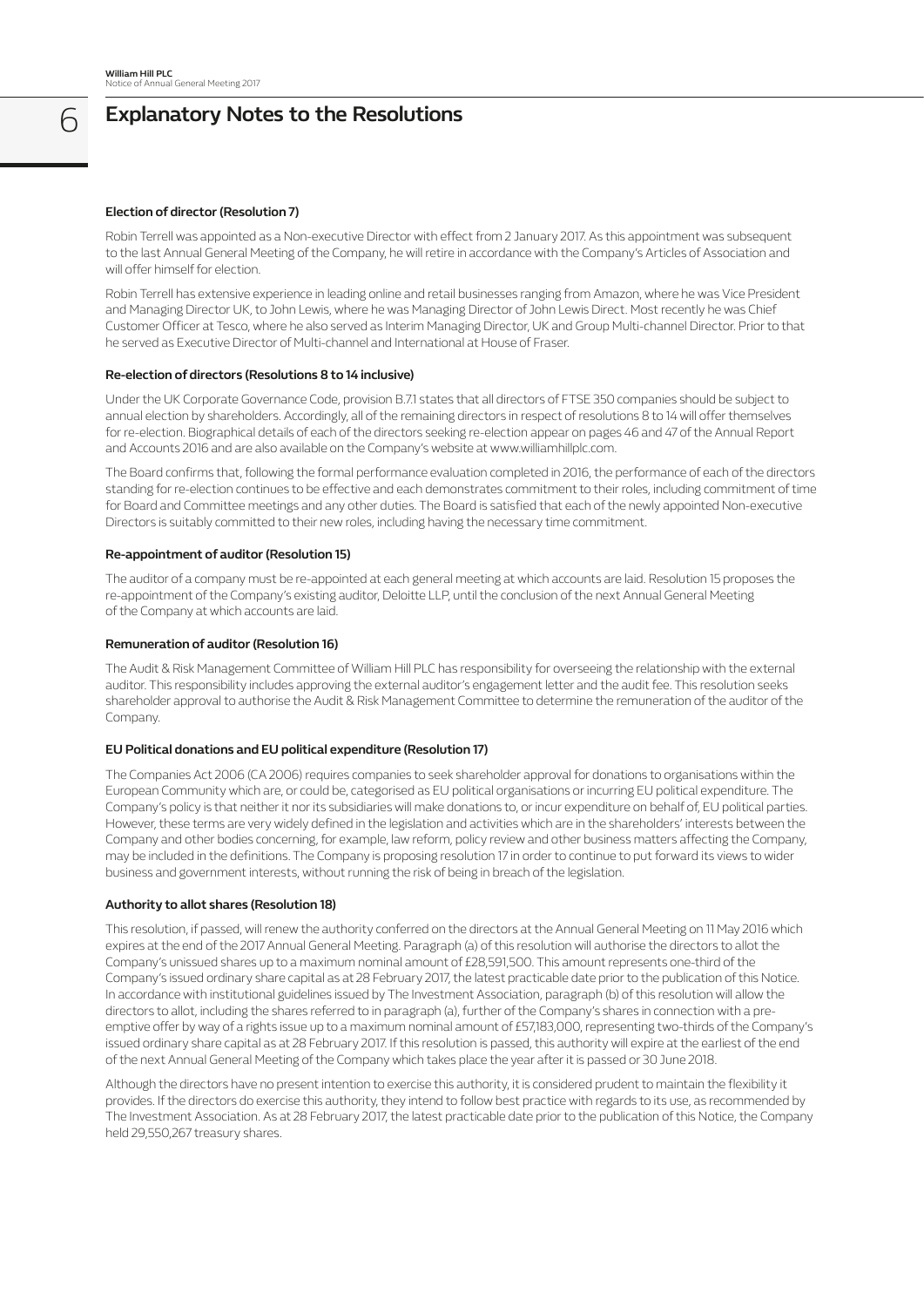7

#### **Disapplication of pre-emption rights (Resolutions 19 and 20)**

These resolutions, which will be both proposed as special resolutions, if passed, will update the authority conferred on the directors at the Annual General Meeting on 11 May 2016. It is proposed to renew this authority under Section 570 CA 2006. If approved, these resolutions would authorise the directors to allot equity shares for cash without first being required to offer such shares to existing shareholders. The combined effect of both resolutions will provide authority to issue up to 10% of the issued ordinary share capital (excluding any treasury shares) and each resolution follows the guidance from the Pre-Emption Group's revised Statement of Principles, published on 12 March 2015, and their further guidance and good practice template resolutions published in July 2016. In accordance with this guidance, the Company confirms that it intends to use:

- no more than 5% of issued ordinary share capital in any one year, whether or not in connection with an acquisition or specified capital investment; and
- no more than an additional 5% of issued ordinary share capital in any one year, and only in connection with an acquisition or a specified capital investment.

The directors believe both resolutions be proposed as they consider it prudent to maintain the flexibility the resolutions provide individually and in aggregate. The directors do not currently intend to make use of either element of the authority, and anticipate only making use of the additional authority where the specific circumstances of the Company require. The aggregated authority contained in resolutions 19 and 20 will be limited to an aggregate nominal value of £8,577,450 which represents 10% of the issued ordinary share capital of the Company as at 28 February 2017 (being the latest practicable date prior to the publication of this Notice).

If passed, the authority for each of resolutions 19 and 20 will expire at the earlier of the end of the next Annual General Meeting of the Company after it is passed or 30 June 2018. In accordance with the guidelines issued by the Pre-Emption Group, the directors confirm it is also their intention that no more than 7.5% of the issued share capital will be issued for cash on a non pre-emptive basis during any rolling three-year period.

#### **Authority to purchase own ordinary shares (Resolution 21)**

This resolution, which will be proposed as a special resolution, will renew the Company's authority granted at the last Annual General Meeting which expires on the date of the 2017 Annual General Meeting. The resolution gives the Company authority to buy back its own ordinary shares in the market subject to the provisions of the CA 2006. The authority limits the number of shares that could be purchased to a maximum of 85,774,500 (representing 10% of the issued share capital of the Company as at 28 February 2017). The maximum price per share for any purchase (exclusive of any expenses) would be the higher of (i) 5% above the average of the middle market values for an ordinary share of the Company derived from the London Stock Exchange Daily Official List for each of the five business days immediately preceding the day on which the ordinary shares are purchased or (ii) the amount stipulated by Article 5(6) of the Market Abuse Regulation (Exemption for buy-back programmes and stabilisation). The minimum price (exclusive of any expenses) would be 10p, being the nominal value of each ordinary share.

The directors' decision to exercise this authority to purchase the Company's ordinary shares will depend on and take into account a number of factors including the Company's share price and other investment opportunities. The authority will be exercised only if the directors believe that to do so would result in an increase in earnings per share and would be in the interests of shareholders generally. In the 2016 financial year, William Hill returned £95m of capital to shareholders of the Company by way of a share repurchase programme. Approval for the return of capital during 2016 was given by shareholders at the 2015 and at the 2016 Annual General Meetings and this resolution seeks to renew that authority. As at 28 February 2017 (being the latest practicable date prior to the publication of this Notice), 29,573,675 ordinary shares of the Company had been repurchased under the authority given at the 2016 Annual General Meeting and previous authorities.

Companies purchasing their own shares are allowed to hold them in treasury as an alternative to cancelling them. The directors intend to consider the treatment of any shares as and when purchased under this authority and if they consider it appropriate to do so, the Company may hold in treasury any of its shares that it purchases as an alternative to cancelling them. The directors may subsequently use any purchased treasury shares in connection with the Group's share plans. No dividends are paid on shares whilst held in treasury and no voting rights attach to treasury shares. Any purchases of ordinary shares would be by means of market purchases through the London Stock Exchange.

The total number of options and awards over ordinary shares that were outstanding as at 28 February 2017, being the latest practicable date prior to the publication of this Notice, was 15,079,746 ordinary shares representing 1.76% of the issued share capital of the Company at that date (1.95% if the proposed authority to purchase ordinary shares in the Company under this resolution had been obtained and exercised in full).

The authority will only be valid until the earlier of the conclusion of the next Annual General Meeting in 2018 or 30 June 2018.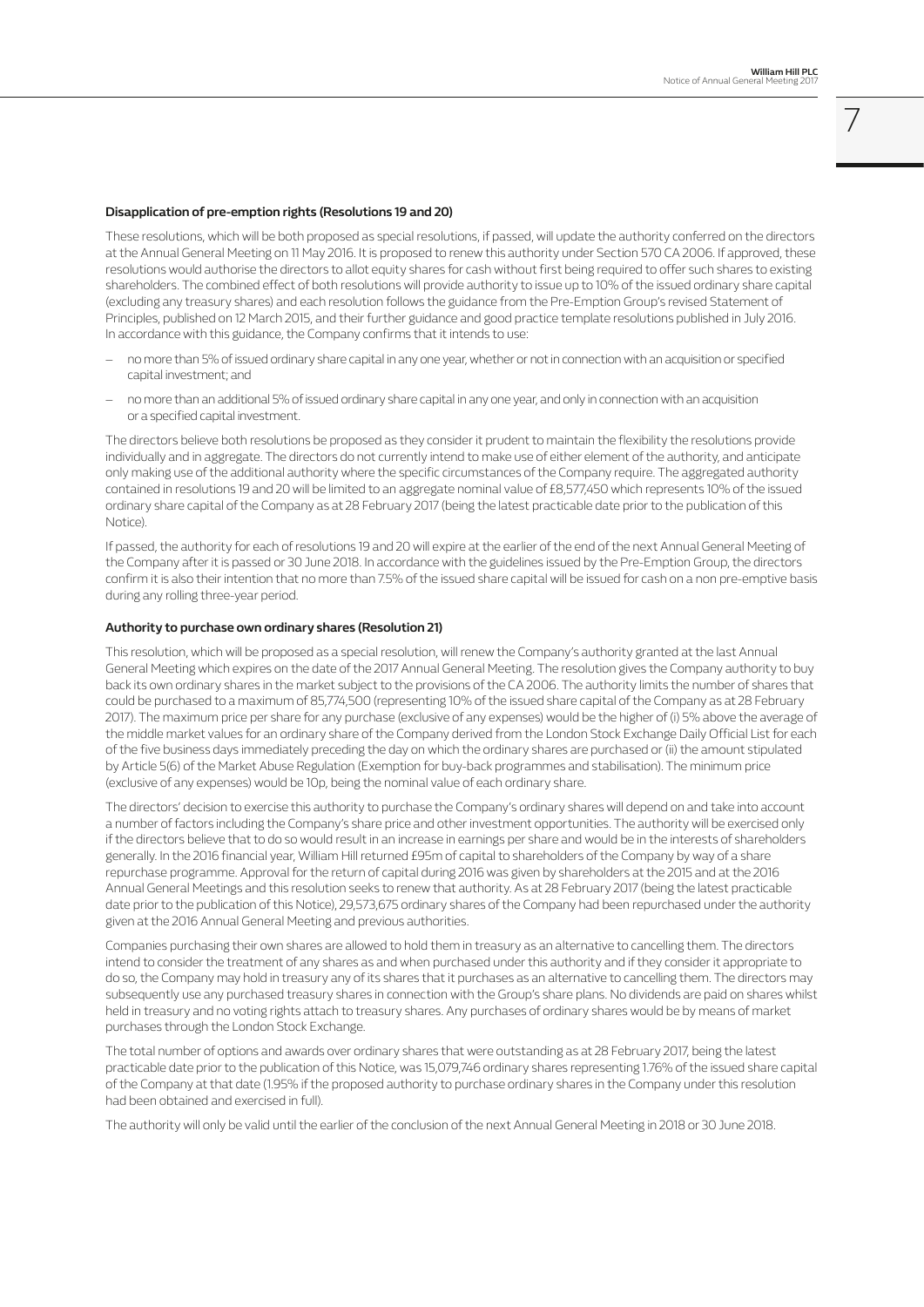## 8 **Explanatory Notes to the Resolutions**

#### **2017 Executive Deferred Share Bonus Plan (Resolution 22)**

The current directors' remuneration policy sets out the arrangements for annual bonuses which may be paid to Executive Directors of the Company. This provides that a proportion of an annual bonus must be deferred and awarded in ordinary shares of William Hill PLC (Deferred Awards). The Company currently operates the Executive Bonus Matching Scheme (EBMS) which was approved by shareholders at the Annual General Meeting of the Company on 17 May 2007 and the EBMS is used to make Deferred Awards to Executive Directors and certain other employees of the Company. As the EBMS expires on its tenth anniversary, it will not be possible to make awards under the EBMS after 17 May 2017. Hence, shareholder approval is sought to establish the 2017 Executive Deferred Share Bonus Plan (EDSBP), which will replace the EBMS so that Deferred Awards can continue to be made. Where Executive Directors are participants in the EDSBP, the terms of their participation will be wholly consistent with the directors' remuneration policy as approved by shareholders from time to time.

The Company therefore proposes to establish the EDSBP under which Deferred Awards may be made with a value linked to bonus outcome under the Company's annual bonus plan for any financial year (Bonus Outcome), in the form of rights to receive William Hill PLC shares (Shares), at nil-cost. In line with the proposals in the directors' remuneration policy set out in the Annual Report and Accounts 2016, in order to support participants in the EDSBP to build a direct ownership stake in the Company in accordance with the Company's share ownership policy, Deferred Awards will vest after a two-year deferral period. Currently 50% of the Bonus Outcome will be deferred into Shares for the two-year deferral period. Recovery and withholding may be applied to Deferred Awards in accordance with the directors' remuneration policy as approved by shareholders from time to time.

Deferred Awards may be satisfied either by the transfer of existing Shares, the issue of new Shares (via the Company's employee benefit trust) or the transfer of treasury shares. In line with the Investment Association's Principles of Remuneration, the EDSBP will operate within the 5% and 10% in 10 years dilution limits which apply to the Company's 2014 Performance Share Plan, and the Remuneration Committee will manage capacity within this limit carefully.

Reflecting the international profile of the William Hill Group, shareholder authority is sought to enable the Remuneration Committee to add schedules to the EDSBP or to adopt plans based on the EDSBP to enable the grant of Deferred Awards to employees outside of the UK, taking account of local tax, exchange and securities laws issues in the relevant jurisdiction.

The main provisions of the EDSBP are summarised in the Appendix to this Notice.

#### **Amendments to the 2014 Performance Share Plan (Resolution 23)**

The directors' remuneration policy set out in the Annual Report and Accounts 2016 proposes, amongst other matters, that the performance period in the Company's 2014 Performance Share Plan (PSP) be reduced from four years to three years. Such a change to the performance period requires shareholders to approve a change to the rules of the PSP. Therefore, subject to shareholders approving the directors' remuneration policy, this resolution approves an amendment to the PSP to reflect the revised performance period of three years.

#### **Length of notice of general meetings other than the Annual General Meeting (Resolution 24)**

Changes made to the CA 2006 by the Companies (Shareholders' Rights) Regulations 2009 increased the notice period required for general meetings of the Company to 21 days unless shareholders approve a shorter notice period, which cannot, however, be fewer than 14 clear days. Under the UK Corporate Governance Code published in April 2016, provision E.2.4. states that the notice for general meetings other than the Annual General Meeting should be at least 14 working days in advance.

This resolution, which will be proposed as a special resolution, if passed, will allow the Company to call general meetings other than Annual General Meetings on 14 working days' notice. The approval will be effective until the Company's Annual General Meeting in 2018, when it is intended that a similar resolution will be proposed. The Company will give as much notice as practicable when convening a general meeting. The shorter notice period would not be used as a matter of routine for such meetings but only where the Company considers the flexibility is merited by the business of the meeting and is thought to be in the interests of shareholders as a whole. The Company already meets the requirements for electronic voting under the Shareholders' Rights Regulations to allow it to call general meetings on 14 clear days' notice.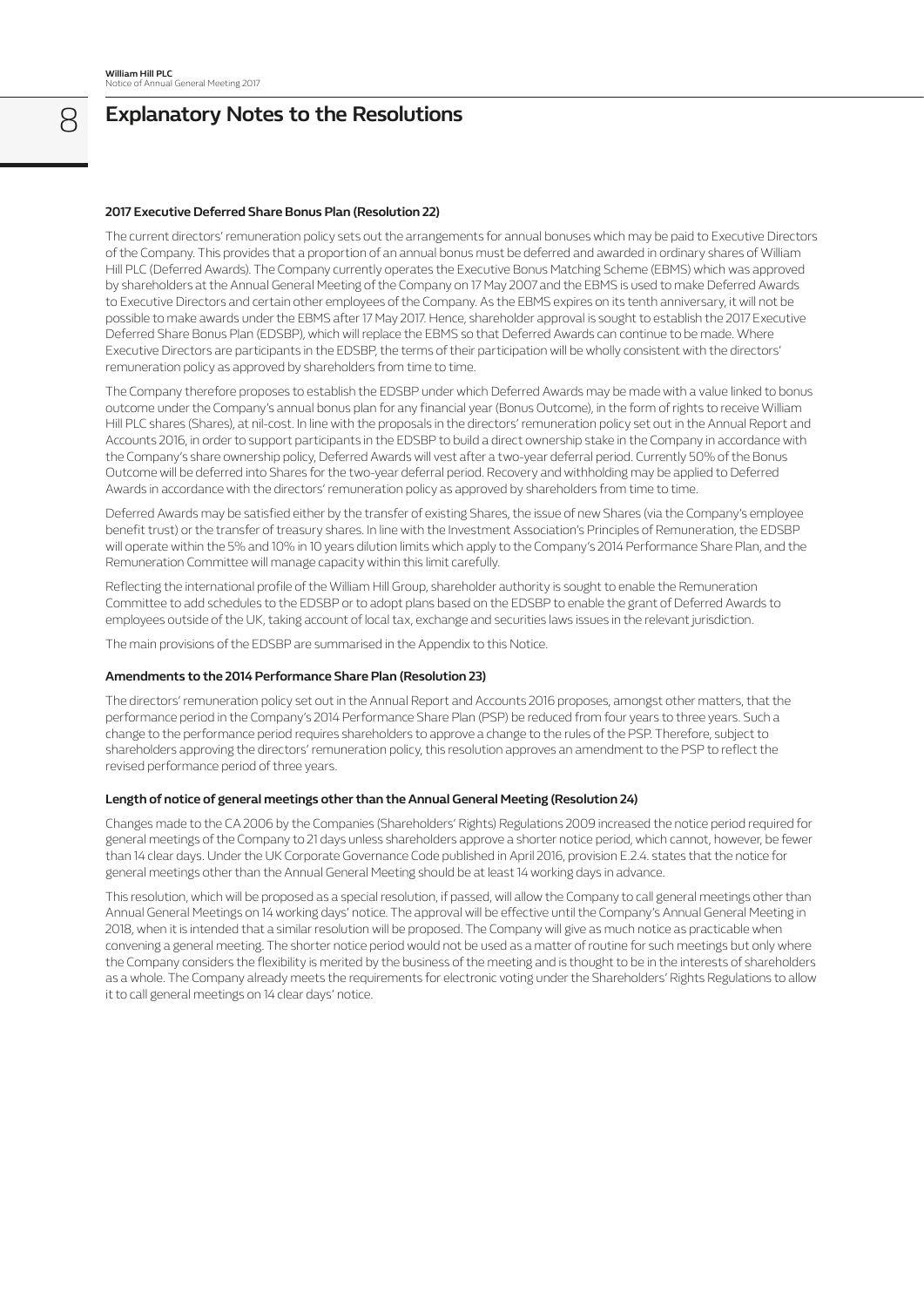### **Important Notes**

9

- (a) The Company, pursuant to Regulation 41 of the Uncertificated Securities Regulations 2001, specifies that only those members entered in the register of members of the Company at 11.00 am on 5 May 2017, or if this meeting is adjourned, in the register of members 48 hours before the time of any adjourned meeting, shall be entitled to attend and vote at the meeting in respect of the number of ordinary shares registered in their name at that time. Changes to the entries in the register of members after 11.00 am on 5 May 2017 or, if this meeting is adjourned, in the register of members 48 hours before the time of any adjourned meeting, shall be disregarded in determining the rights of any person to attend or vote at the meeting.
- (b) The accompanying form of proxy invites members to vote in one of three ways: "for", "against" and "vote withheld". Please note that a "vote withheld" has no legal effect and will count neither for nor against a resolution.
- (c) A member entitled to attend and vote at the Annual General Meeting may appoint a proxy (who need not be a member of the Company) to attend and to speak and vote on his or her behalf. A shareholder may appoint more than one proxy in relation to the Annual General Meeting provided that each proxy is appointed to exercise the rights attached to a share or shares held by that shareholder. A form of proxy, which may be used to make such appointment and give proxy instructions, accompanies this Notice. Lodging a form of proxy will not prevent a member from attending the meeting and voting in person. In order to be valid an appointment of proxy must be returned by one of the following methods:
	- sending the form of proxy enclosed with this document by post or (during normal business hours only) by hand to Computershare Investor Services PLC, The Pavilions, Bridgwater Road, Bristol BS99 6ZY not fewer than 48 hours before the time of the meeting; or
	- electronically, by logging onto the Computershare website at www.investorcentre.co.uk/eproxy. An identifying Control Number, together with your unique Shareholder Reference Number (SRN) and PIN (all of which are printed on your attendance card/ form of proxy) will be required. Full details of the procedure are given on the website. The proxy appointment and/or voting instructions must be received by the Company's registrars not later than 11.00 am on 5 May 2017; or
	- in the case of CREST members, by utilising the CREST electronic proxy appointment service in accordance with the procedures set out below.

 To appoint a proxy or to give or amend an instruction to a previously appointed proxy via the CREST system, the CREST message must be received by the issuer's agent, Computershare Investor Services PLC, (under CREST ID number 3RA50), no later than 11.00 am on 5 May 2017. For this purpose, the time of receipt will be taken to be the time (as determined by the timestamp applied to the message by the CREST Applications Host) from which the issuer's agent is able to retrieve the message. After this time any change of instructions to a proxy appointed through CREST should be communicated to the proxy by other means. CREST Personal Members or other CREST Sponsored Members, and those CREST Members who have appointed voting service provider(s), should contact their CREST sponsor or voting service provider(s) for assistance with appointing proxies via CREST. For further information on CREST procedures, limitations and system timings, please refer to the CREST Manual. We may treat as invalid a proxy appointment sent by CREST in the circumstances set out in Regulation 35(5)(a) of the Uncertificated Securities Regulations 2001.

- (d) Any person to whom this Notice is sent, who is a person nominated under Section 146 of the CA 2006 to enjoy information rights (a "Nominated Person") may, under an agreement between him/her and the shareholder by whom he/she was nominated, have a right to be appointed (or to have someone else appointed) as a proxy for the Annual General Meeting. If a Nominated Person has no such proxy appointment right or does not wish to exercise it, he/she may under any such agreement have a right to give instructions to the shareholder as to the exercise of voting rights.
- (e) If you are a Nominated Person, the statement of the rights of shareholders in relation to the appointment of proxies in note (c) above does not apply. The rights described in those paragraphs may only be exercised by registered shareholders of the Company.
- (f) As at 28 February 2017, being the last practical date prior to the publication of this Notice, the Company's issued share capital consisted of ordinary shares carrying one vote each. Therefore, the total voting rights of the Company as at 28 February 2017 were 857,745,005. There were 29,550,267 shares held in treasury.
- (g) Copies of directors' service contracts and Non-executive Directors' letters of appointment with the Company and any of its subsidiaries, and copies of the rules of the EDSBP and of the PSP proposed, respectively, for establishment and amendment, by resolutions 22 and 23, are available for inspection at the registered office of the Company during normal business hours on any day, except Saturdays, Sundays and public holidays, and at the Annual General Meeting location on the date of the meeting for at least 15 minutes prior to and during the meeting. Copies of the EDSBP and the PSP rules will also be similarly available in advance of the meeting from the offices of Pinsent Mason LLP, 30 Crown Place, Earl Street, London EC2A 4ES.
- (h) Nominated Persons are reminded that they should contact the registered holder of their shares (and not the Company) on matters relating to their investments in the Company.
- (i) Any corporation which is a member can appoint one or more corporate representatives who may exercise on its behalf all of its powers as a member, provided that they do not do so in relation to the same shares.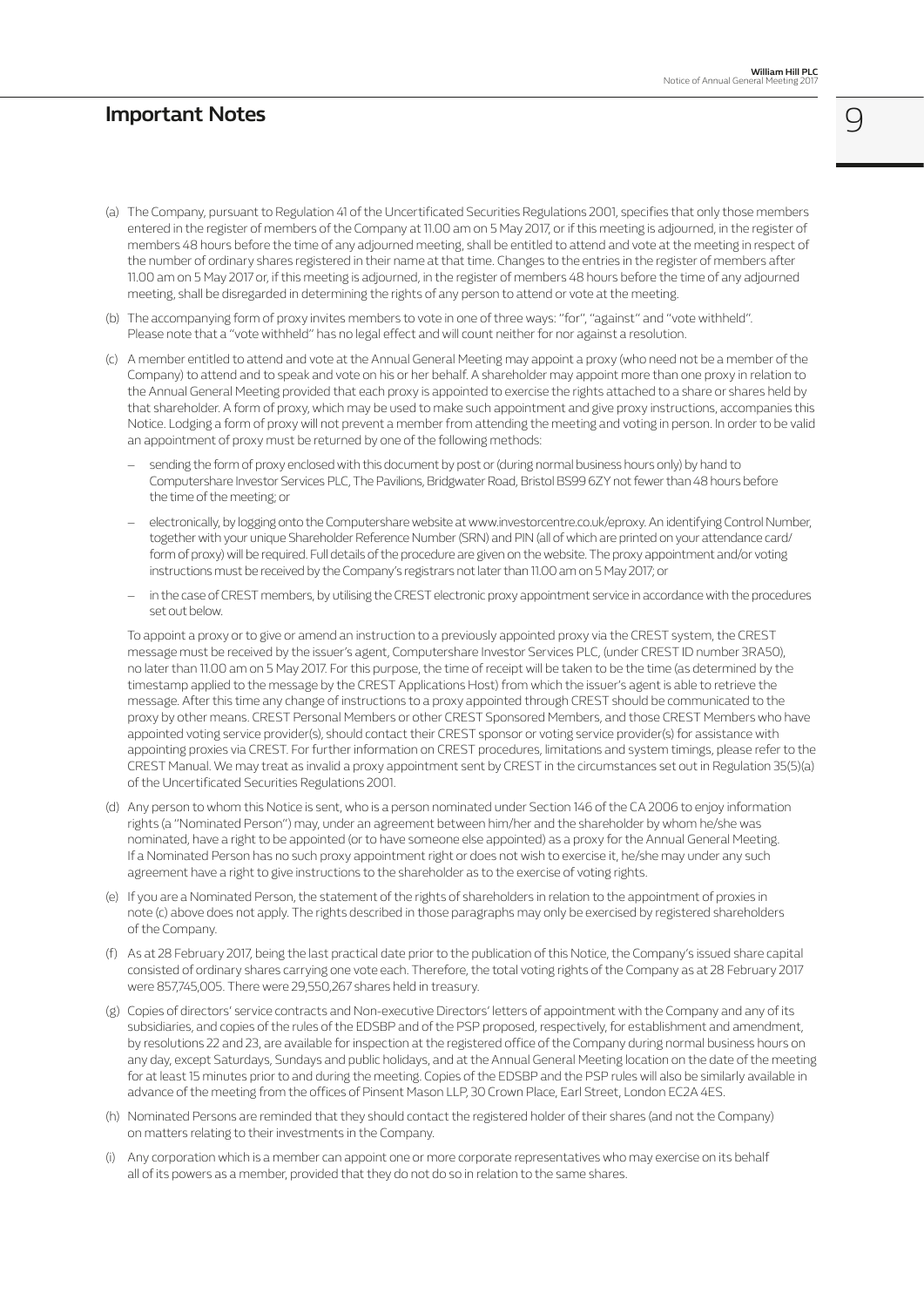# 10 **Important Notes**

- (j) Under Section 527 of CA 2006 members meeting the threshold requirements set out in that section have the right to require the Company to publish on a website a statement setting out any matter relating to: (i) the audit of the Company's accounts (including the auditor's report and the conduct of the audit) that are to be laid before the Annual General Meeting; or (ii) any circumstance connected with an auditor of the Company ceasing to hold office since the previous meeting at which Annual Accounts and Reports were laid in accordance with Section 437 of CA 2006. The Company may not require the shareholders requesting any such website publication to pay its expenses in complying with Sections 527 or 528 of CA 2006. Where the Company is required to place a statement on a website under Section 527 of CA 2006, it must forward the statement to the Company's auditor not later than the time when it makes the statement available on the website. The business, which may be dealt with at the Annual General Meeting, includes any statement that the Company has been required under Section 527 of CA 2006 to publish on a website.
- (k) You may not use any electronic address provided either in this Notice of Meeting or any related documents (including the form of proxy) to communicate with the Company for any purposes other than those expressly stated.
- (l) Any member, corporate representative or appointed proxy attending the meeting has the right to ask questions. The Company must cause to be answered any such question relating to the business being dealt with at the meeting but no such answer need be given if (a) to do so would interfere unduly with the preparation for the meeting or involve the disclosure of confidential information, (b) the answer has already been given on a website in the form of an answer to a question or (c) it is undesirable in the interests of the Company or the good order of the meeting that the question be answered.
- (m) A copy of this Notice, and other information required by Section 311A of CA 2006, can be found at www.williamhillplc.com.
- (n) Under Section 338 and Section 338A of CA 2006, members meeting the threshold requirements in those sections have the right to require the Company (i) to give to members of the Company entitled to receive notice of the meeting, notice of a resolution which may properly be moved and is intended to be moved at the meeting, and/or (ii) to include in the business to be dealt with at the meeting any matter (other than a proposed resolution) which may be properly included in the business. A resolution may properly be moved or a matter may properly be included in the business unless (a) (in the case of a resolution only) it would, if passed, be ineffective (whether by reason of inconsistency with any enactment or the Company's constitution or otherwise), (b) it is defamatory of any person or (c) it is frivolous or vexatious. Such a request may be in hard copy form or in electronic form, must identify the resolution of which notice is to be given or the matter to be included in the business, must be authenticated by the person or persons making it, must be received not later than being the date six clear weeks before the meeting and, in the case of a matter to be included in the business only, must be accompanied by a statement setting out the grounds for the request.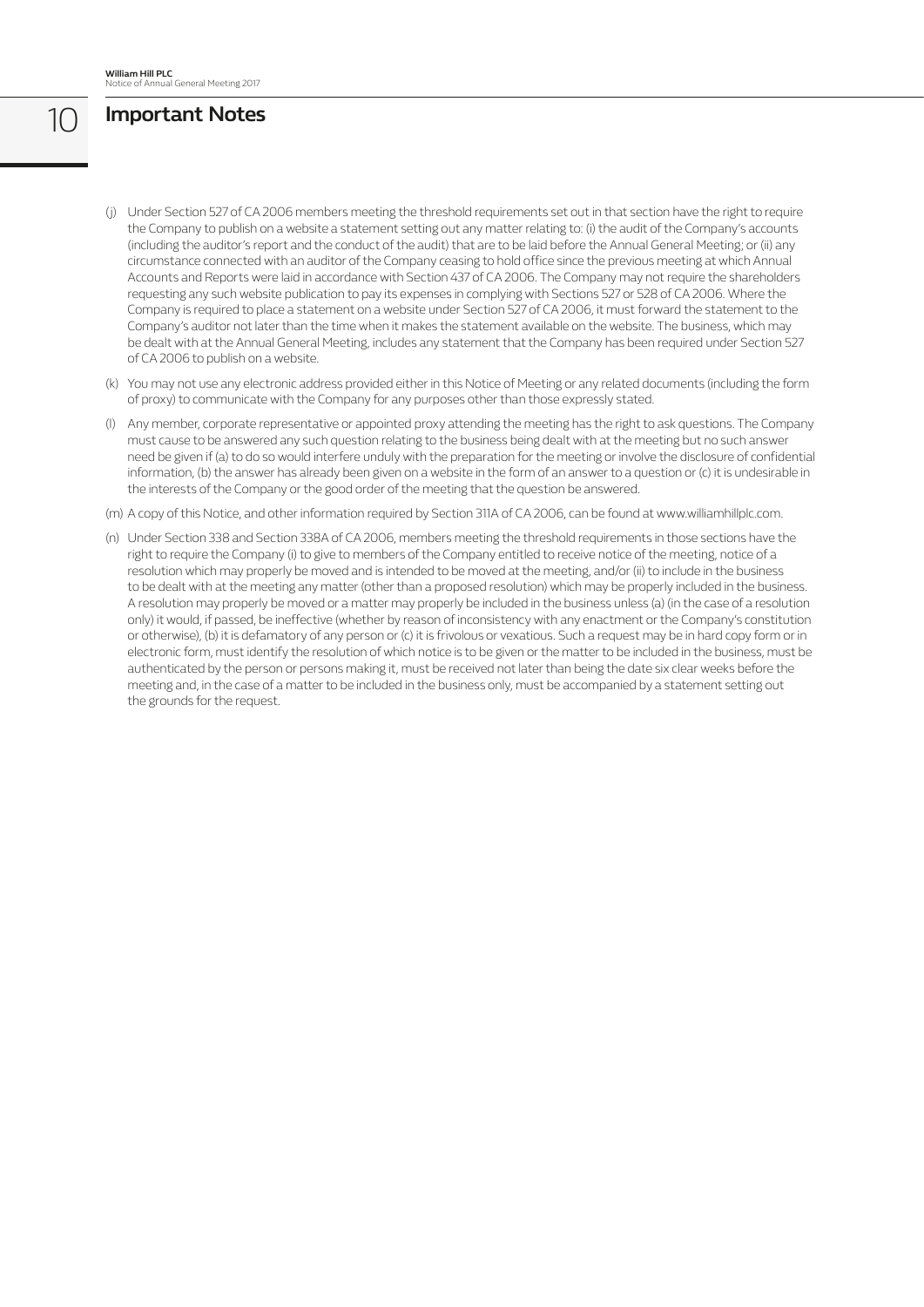### **Appendix**

11

#### **Summary of the William Hill 2017 Executive Deferred Share Bonus Plan**

#### **1. General**

 The William Hill 2017 Executive Deferred Share Bonus Plan (EDSBP) will allow the making of deferred share awards (Deferred Awards), with a value linked to bonus outcome under the Company's annual bonus plan (Bonus Outcome) for any financial year, in the form of rights to receive William Hill PLC shares (Shares), at nil-cost.

Deferred Awards are not transferable (except on death) and are not pensionable benefits.

 The operation of the EDSBP will be overseen by the Remuneration Committee of William Hill PLC (Committee), which consists entirely of Non-executive Directors.

 Deferred Awards may be satisfied by newly issued Shares, Shares purchased in the market (or subscribed) by the William Hill Holdings 2001 Employee Benefit Trust or by the transfer of treasury shares.

#### **2. Eligibility**

 Any employee of any member of the William Hill Group (Group), including any Executive Director of William Hill PLC (Company), who has participated in the Company's annual bonus plan (Bonus Plan) for the preceding financial year (Relevant Year) is eligible to participate in the EDSBP, at the discretion of the Committee.

#### **3. Grants of Deferred Awards**

 Subject to relevant restrictions on dealing in Shares, Deferred Awards will normally be made within a period of 42 days beginning with the second dealing day following the announcement of the Company's results for any period. Subject also to relevant restrictions on dealing in Shares, Deferred Awards may be made at other times in circumstances considered by the Committee to be exceptional.

No Deferred Awards may be made after 9 May 2027.

No payment will be required for the grant of a Deferred Award.

#### **4. Dilution Limits**

 No Deferred Award may be granted under the EDSBP if it would cause the number of new Shares issued or issuable pursuant to Deferred Awards and other awards or options granted in the preceding 10 years under any of the Company's employee share plans to exceed 10% of the Company's issued ordinary share capital at the proposed date of grant.

 No Deferred Award may be granted under the EDSBP if it would cause the number of new Shares issued or issuable pursuant to Deferred Awards and other awards or options granted in the preceding 10 years under any of the Company's executive (discretionary) share plans to exceed 5% of the Company's issued ordinary share capital at the proposed date of grant.

 If Deferred Awards are to be satisfied by a transfer of existing Shares, the percentage limits stated above will not apply. Insofar as it is necessary to ensure compliance with the guidance included in the Investment Association's Principles of Remuneration from time to time, the percentage limits will apply to Deferred Awards or other awards and options satisfied or to be satisfied by the transfer of treasury shares.

#### **5. Deferred Award Values**

 An employee who participates in the EDSBP will receive a Deferred Award following calculation of the Bonus Outcome for the Relevant Year, the Bonus Outcome being determined in accordance with the applicable performance metrics under the Bonus Plan. Subject to the discretion of the Committee to determine otherwise, the Shares subject to the Deferred Award (Deferral Percentage) in the case of a participant who is an Executive Director will represent the deferral of 50% of the participant's Bonus Plan Outcome and in the case of all other participants, 30% of the participant's Bonus Plan Outcome. The Deferral Percentage for a participant who is an Executive Director shall always be in compliance with the directors' remuneration policy as approved by shareholders of the Company from time to time.

 A Deferred Award shall be made over such number of Shares as has an aggregate market value (by reference to the middlemarket quotation of Shares on the dealing day immediately preceding the grant date of the Deferred Award) equivalent to the appropriate Deferral Percentage of the Bonus Plan Outcome expressed as a gross (pre-tax) cash value.

#### **6. Vesting of Deferred Awards**

 Deferred Awards are subject to a two-year deferral period, commencing on the first day of the financial year in which the Deferred Award is made (Deferral Period). Deferred Awards generally vest on the announcement of the Company's results for the second financial year of the Deferral Period (Vesting Date).

 Shares subject to Deferred Awards (Deferred Shares) will normally be transferred to participants within one month of the date of notification of the vesting of a Deferred Award.